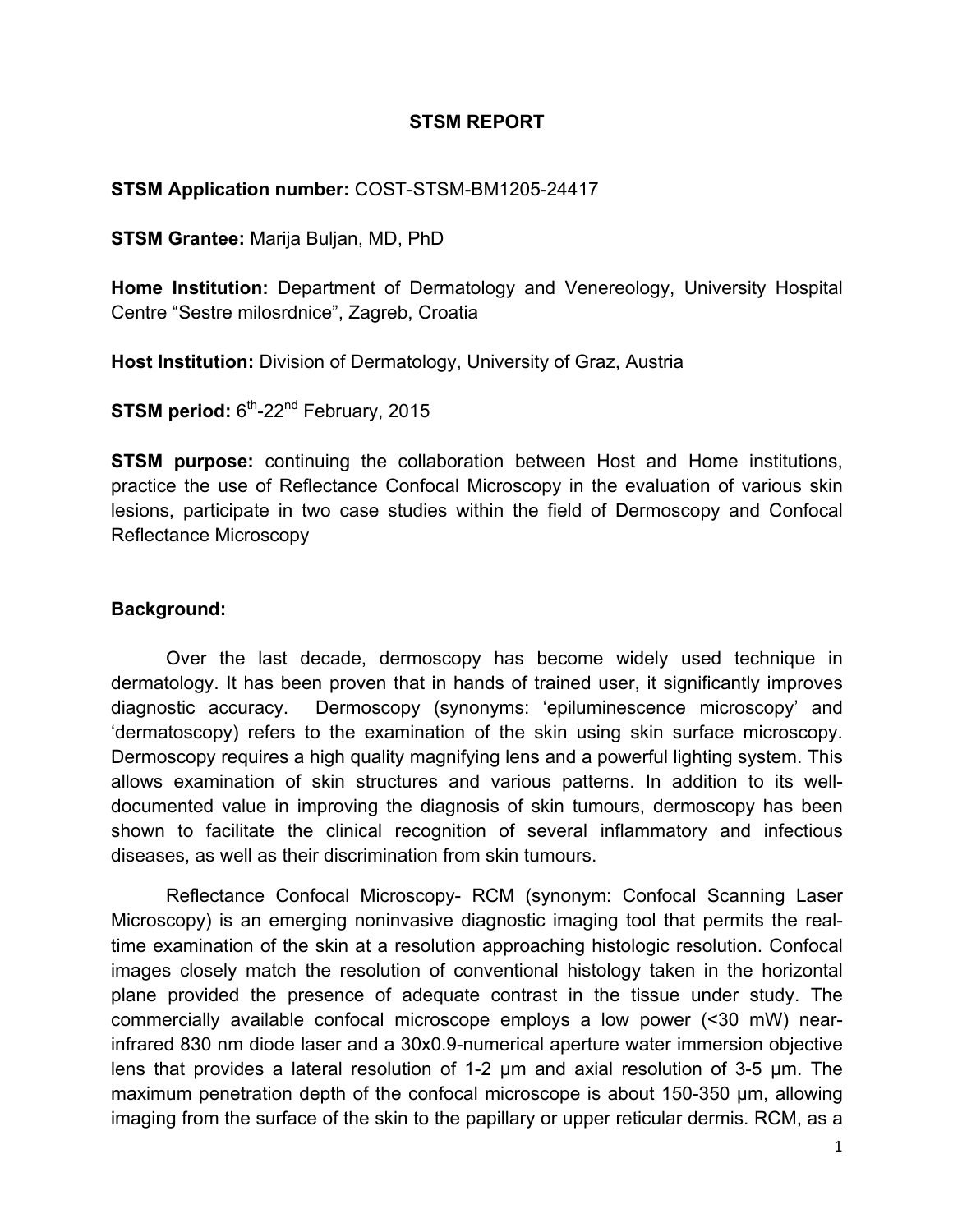non-invasive technology, may serve in the routine practice guiding the clinician towards an accurate diagnosis of tumoral, inflammatory and infectious skin lesions. However, RCM is a technique which requires a lot of training and experience.

Dermoscopic structures and global dermoscopic patterns can be precisely correlated with confocal images. It has been shown that combining two methods (dermoscopy and RCM) improves the diagnostic accuracy in the analysis of various skin lesions, including skin cancer detection.

### **Description of the work carried out during the STSM:**

This STSM is planned as a continuation of our collaboration established during the first visit to Division of Dermatology, University of Graz in April 2014.

**During this Short Term Scientific Mission, the applicant (Dr. Marija Buljan) joined the experts from the Division of Dermatology, University of Graz - Professor Iris Zalaudek and her co-workers during their everyday clinical practice and participated in the evaluation of skin lesions implementing dermoscopy and RCM. Applicant and the Host prepared two joint conference poster presentations for the IDS (International Dermoscopy Society) World Congress of Dermoscopy which will be held in April 2015 in Vienna, Austria.** 

**We also prepared the manuscript regarding the dermoscopy and RCM of cutaneous leishmaniasis and submitted for the review in the acknowledged dermatologic journals. Additionally, we analyzed the dermoscopic features in cases of Sister Mary Joseph Nodule and in endometriosis and this manuscript will soon be submitted.**

**Description of the main results obtained:**

**We analyzed the clinical, dermoscopic, confocal and histopathologic features of cutaneous leishmaniasis on the face of a young woman.** Leishmaniasis is an intracellular parasitic infection, which can present in two major forms, visceral and cutaneous. Cutaneous leishmaniasis (CL) usually presents as a reddish asymptomatic mostly ulcerated papule, often located on the face. The diagnosis is confirmed by histopathology and immunohistochemistry. The observed dermoscopic and RCM features are described in the poster presentation for the IDS Congress and in detail in the manuscript submitted for the review. However, besides the RCM previously described in only one previously published work on RCM of cutaneous leishmaniasis, we observed some new features and described them in our work. In summary, RCM as a non-invasive technique, may be useful in diagnosing infectious skin lesions such as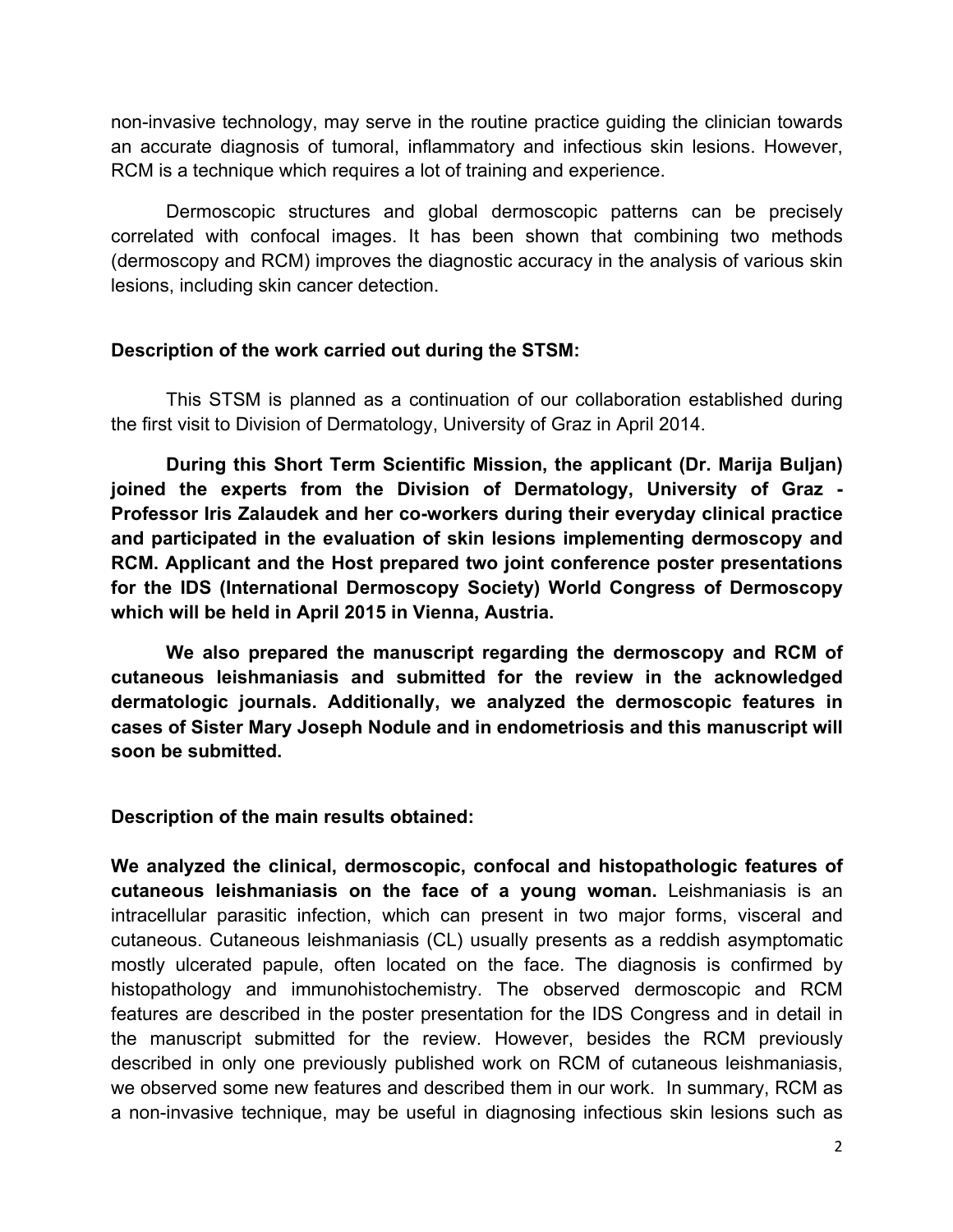cutaneous leishmaniasis, therefore helpful in avoiding surgical procedures, especially when the lesions are located in sensitive areas like face and neck.

We also analyzed the **dermoscopic features of Sister Mary Joseph nodule** (SMJN) in a woman who was suffering from gastric adenocarcinoma. Even though dermoscopy became a widely used diagnostic tool in skin cancer detection, there are only few studies regarding the use of dermoscopy in detecting skin metastases from visceral malignancies. SMJN refers to a palpable nodule bulging into the umbilicus as a result of metastasis of a malignant cancer in the pelvis or abdomen. Proposed mechanisms for the spread of cancer cells to the umbilicus include direct transperitoneal spread, via the lymphatics which run alongside the obliterated umbilical vein, hematogenous spread, or via remnant structures such as a remnant of the vitelline duct. SMJN is usually associated with multiple peritoneal metastases and a poor prognosis. Our dermoscopic examination (described in the poster presentation) of the nodule revealed somewhat different finding than the ones previously described, and to our knowledge, only two cases of dermoscopy of SMJN have been published until now.

# **Mutual benefits for the Home and Host institutions:**

This scientific visit is aimed at fostering collaboration and sharing research ideas. During the time of STSM many ideas for future joint clinical research within the field of dermatooncology and dermoscopy and RCM were discussed. The work carried out in collaboration of the host and grantee already resulted in preparation of two joint conference presentations and two joint publications- one already submitted in "Journal of American Academy of Dermatology" and the other soon to be finished and submitted for the review in "Dermatology".

### **Future collaboration with the Host institution:**

Future collaboration between both institutions is expected to continue, especially in the field of Dermato-oncology, dermoscopy and confocal microscopy.

## **Foreseen journal publications or conference presentations expected to result from the STSM (if applicable):**

Two joint poster presentations in the field of dermoscopy and RCM are finalized and accepted for the participation at the World IDS Congress which will be held in Vienna in April 2015.

# **STSM outcome form**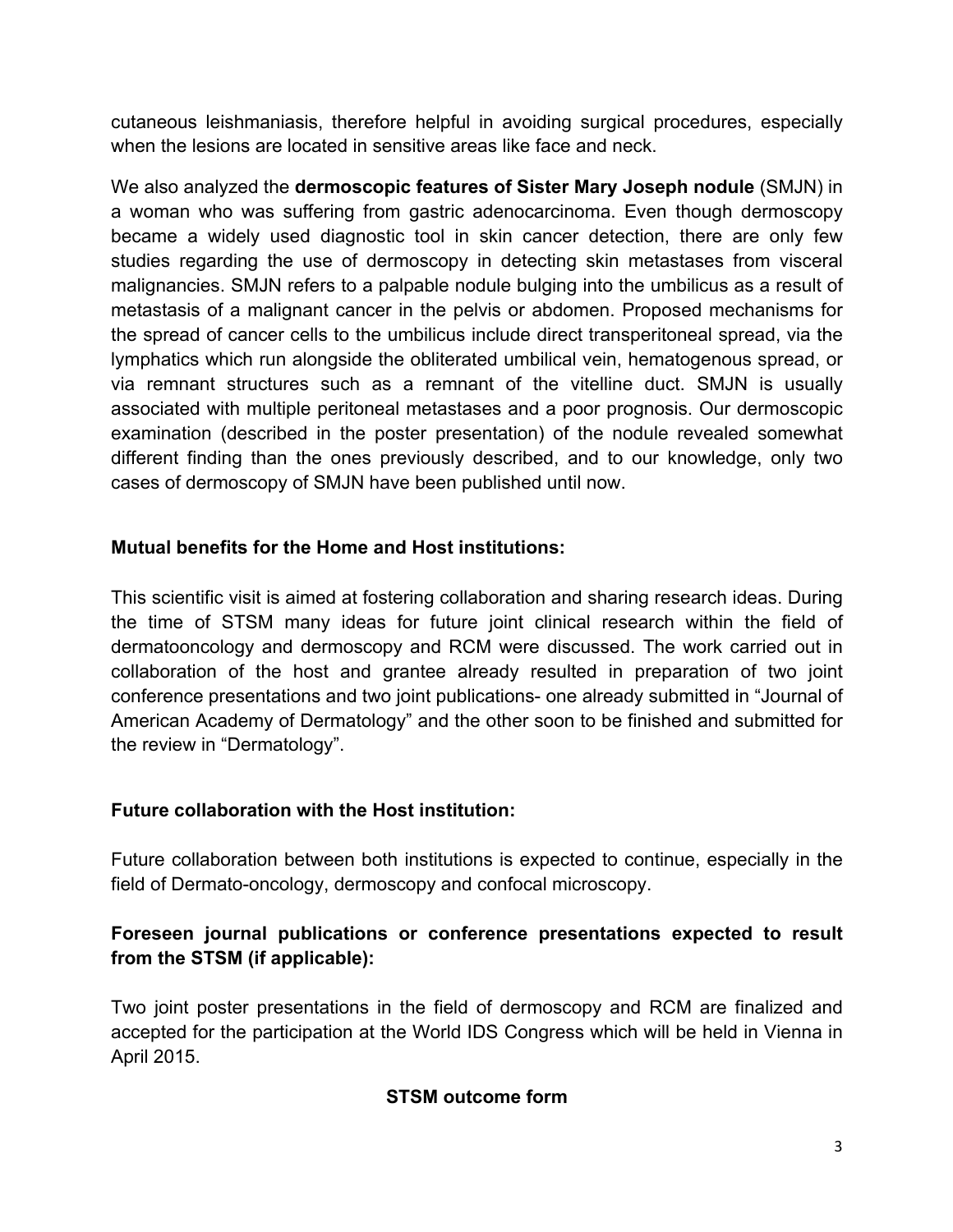| <b>STSM</b><br>application<br>number | Home<br>institution &<br>country                                                                                                          | <b>Host</b><br>institution &<br>country                       | <b>BM1205</b><br><b>WG</b> | Objective of<br>the<br>collaboration                                                                                                                                              | <b>Results of the</b><br>collaboration                                                                                                                                                   |
|--------------------------------------|-------------------------------------------------------------------------------------------------------------------------------------------|---------------------------------------------------------------|----------------------------|-----------------------------------------------------------------------------------------------------------------------------------------------------------------------------------|------------------------------------------------------------------------------------------------------------------------------------------------------------------------------------------|
| COST-STSM-<br>BM1205-<br>24417       | Department of<br>Dermatology<br>and<br>venereology,<br>University<br>Hospital<br>Centre<br>"Sestre<br>milosrdnice",<br>Zagreb,<br>Croatia | Division of<br>Dermatology,<br>University of<br>Graz, Austria | WG <sub>4</sub>            | Use of<br>Confocal<br>Reflectance<br>Microscopy in<br>the evaluation<br>of skin lesions<br>(Cutaneous<br>leishmaniasis,<br><b>Sister Mary</b><br>Joseph Nodule,<br>Endometriosis) | Planned<br>research<br>publication<br>Preparation of<br>two joined<br>congress<br>poster<br>presentations<br>for the World<br><b>IDS Congress</b><br>(April 2015,<br>Vienna,<br>Austria) |

#### **Confirmation by the host institution of the successful execution of the STSM:**

I acknowledge that the described Short Term Scientific Mission was successfully carried out in the conditions here specified. We established good collaboration with the applicant and I believe that in future this will lead to joint work/publishing.

Graz, Austria, March 10<sup>th</sup>, 2015

**……………………………………….**

**Prof. Iris Zalaudek** Division of Dermatology University of Graz, Austria

#### **Other Comments**

I would like to thank the COST Action BM1205 for the support in this STSM and, I would also like to thank the Division of Dermatology, University of Graz, especially to my host professor Iris Zalaudek, for this exceptional and useful practical and scientific experience.